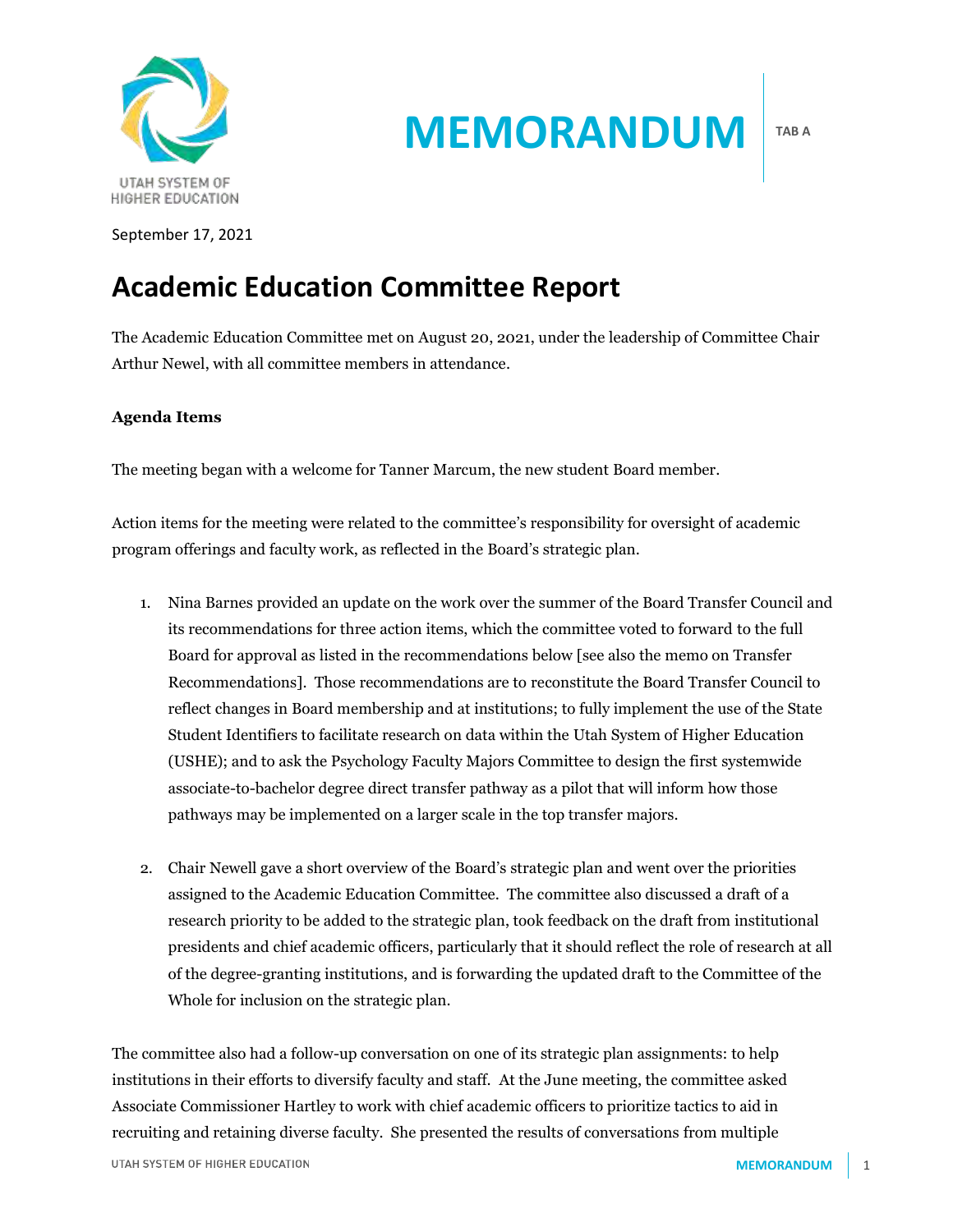meetings and a Qualtrics survey of chief academic officers, faculty senate leaders, and some presidents and chief diversity officers. The five recommendations were to:

- Update policies related to faculty and their work
- Assess the state of diversity on campuses through quantitative and qualitative data, use that information to set goals, and track progress toward those goals
- Create opportunities for systemwide collaboration for faculty
- Provide strategic mentoring/recruiting of students interested in faculty careers
- Share best practices for faculty recruitment, hiring, and retention across institutions

The committee requested these recommendations next be incorporated into a tactic development plan for discussion at the October meeting.

# **Recommendations**

The committee recommends that the full Board:

- 1. Prioritize the full implementation at all USHE institutions of the use of the Utah State Board of Education-issued State Student Identifiers, such that all students can be tracked as they move between institutions.
- 2. Ask the Psychology Faculty Major Committee to begin the first systemwide direct transfer pathway pilot for associate degrees into bachelor's degrees.
- 3. Approve the new membership of the Board Transfer Council.
- 4. Add the draft of a research priority to the Board's strategic plan.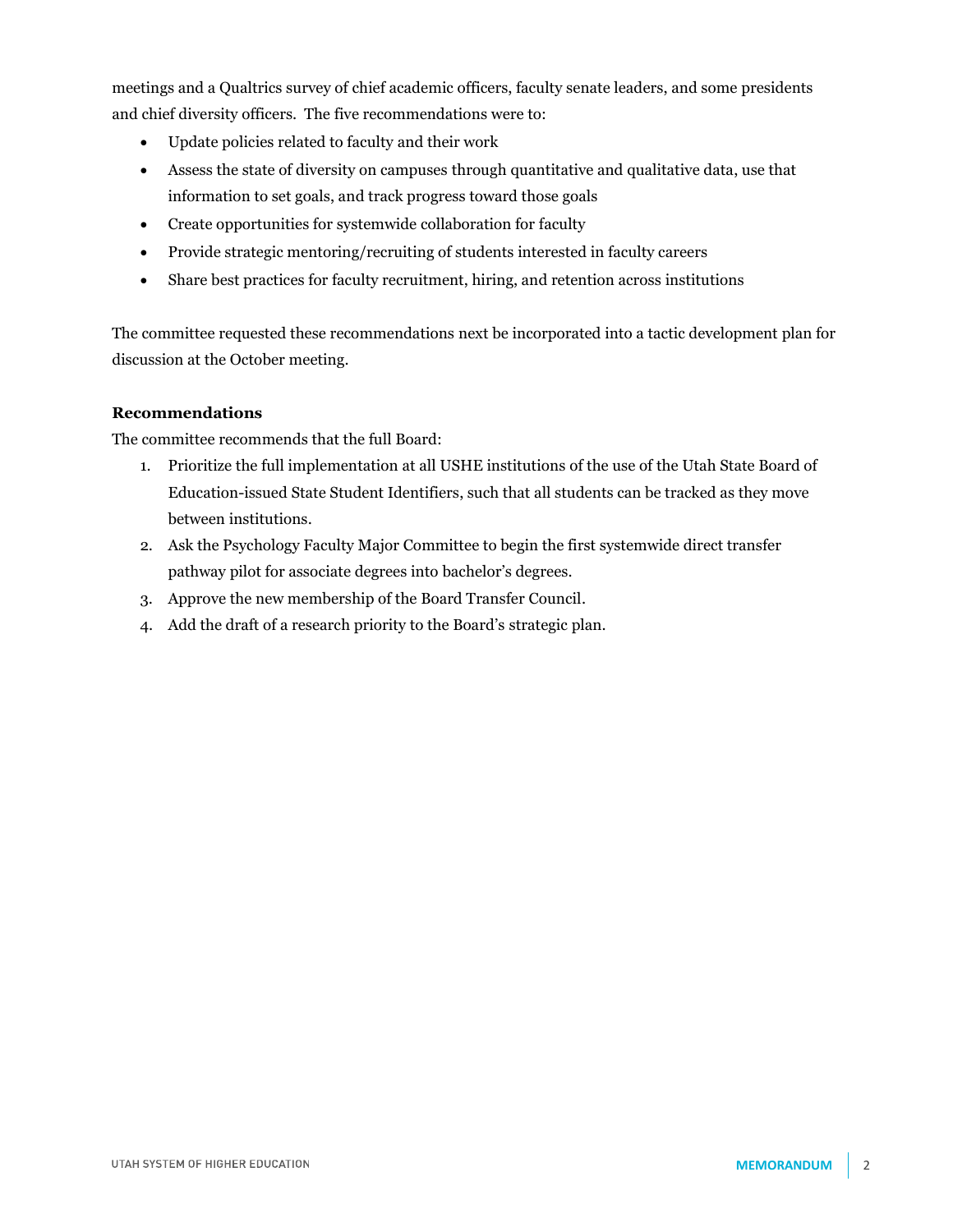

**MEMORANDUM**

**TAB A**

September 17, 2021

# **Technical Education Committee Report**

During its meeting on April 22, 2021, the Technical Education Committee held discussions on the following topics:

# **Strategic Plan Committee Assignments**

An overview was provided of strategic plan strategies assigned to the Technical Education Committee.

# **Items to be Reported to the Technical Education Committee**

The Commissioner's Office informed the committee of the data and reports that will be presented to the committee including:

- The October report showing student enrollment and outcomes
- Year-end secondary data including enrollment, membership hours (credits attempted), and graduation rate
- Year-end postsecondary data including enrollment membership hours (credits attempted), shortterm training, and graduation and placement rates
- Updates on strategic plan initiatives with data relating to:
	- o Program alignment effort and implementation; ongoing reports of new/modified/discontinued programs; programs offered by institution(s)
	- o Programs that include work-based activities, participating students, goals, and increases
	- o Secondary articulation agreements, acceptance of credit for alternate documentation, and credit for prior learning (competency demonstration), goals, and increases
- Industry Advisory Council
- High demand classified programs
- Custom Fit
- Workforce development programs

There was a request for the committee to get more detailed information on student job placement.

### **Industry Advisory Council Update**

Chair Simmons invited 13 individuals who have agreed to participate in the council: eight from key industry sectors, six key stakeholders, a tech college faculty member, and a degree-granting member.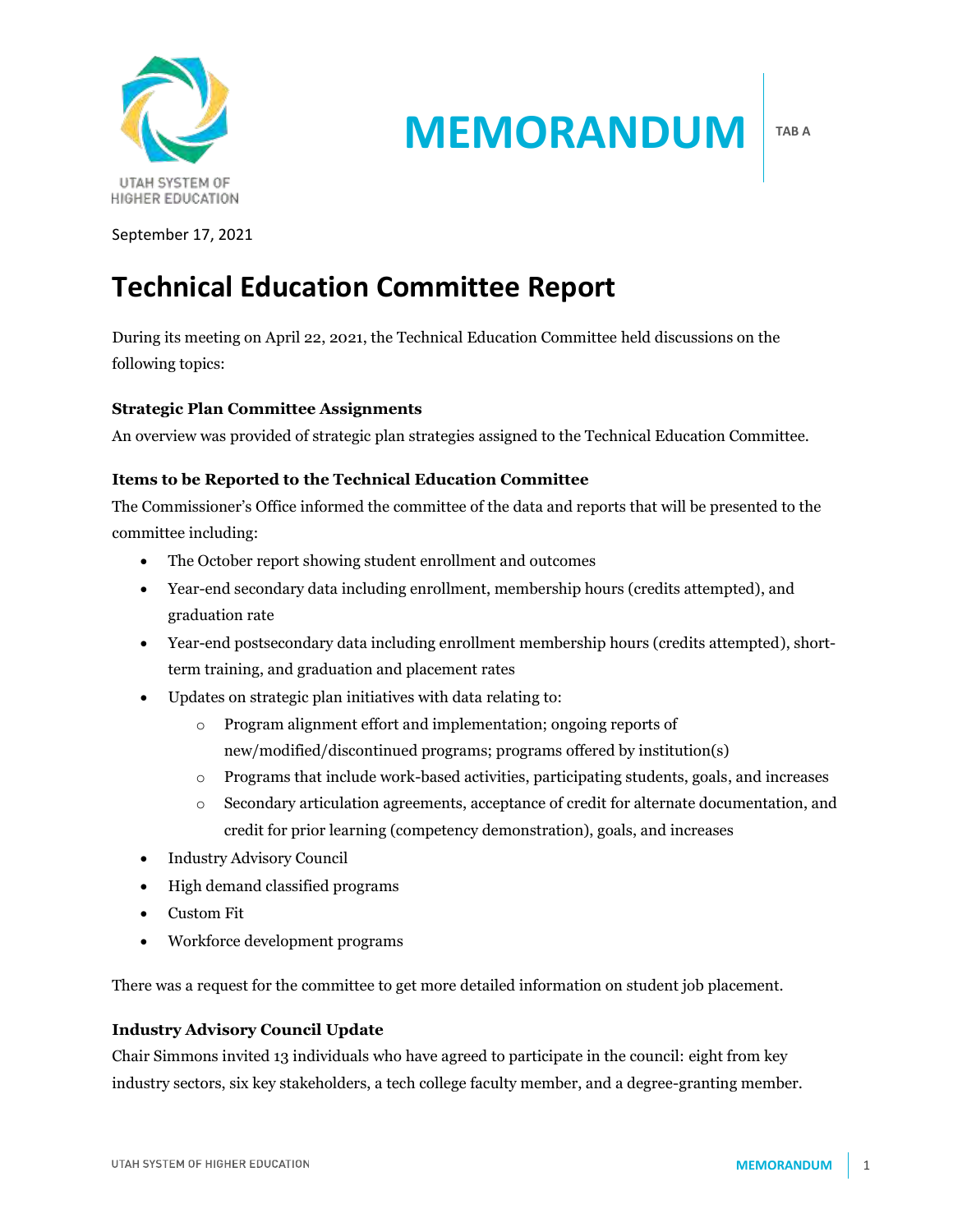The purpose of the council is to review and provide industry perspective and identify any talent gaps. The council will also inform the Board's Technical Education Committee, the Academic Education Committee, and the Board of Higher Education of their perspectives on these issues. They will meet twice yearly.

The committee suggested the system put a few questions out to the group before the meeting to spark discussion and noted that it is important that their perspective is objective and not influenced by any bias.

There was a question about how the system will connect the work of the advisory council versus the occupational advisory committees at the tech colleges. The Commissioner said the system would work on communication between the groups.

### **Credit Implementation Update**

An implementation schedule has been drafted. Colleges will submit clock-hour to credit-hour conversion applications required by the technical college accrediting body to the Commissioner's Office for the first designated group of programs by September 1. Programs transitioned to credit will come before the Board for approval in September, then be submitted to the accrediting agency for approval. There will be at least three rounds of applications.

The implementation for SLCC will differ from the tech colleges because they are degree-granting and accredited by Northwest. Therefore, the Commissioner's Office will work with them separately.

#### **Utah Programs and Majors Update**

Technical education information has been entered in the programs and majors guide. This resource provides information on programs and degrees offered by all 16 higher education institutions. Anyone can enter an occupation of interest and search to learn more about the institutions offering the program, including links to the institution web pages. Board members were encouraged to explore UtahMajors.org.

#### **Program Alignment Update and Discussion**

In June, the committee decided that the program alignment initiative would include alignment of overall program graduation requirements with the minimum alignment of 70% of courses within each program. Programs can designate electives to provide flexibility in meeting any unique local industry needs.

The committee recommended that while the Commissioner's Office should retain an inventory of electives, there shouldn't be an expectation to align any similar elective courses.

The committee recommended that because outcomes of regulated programs (those with licensure, accreditation, or other third-party validation) are already aligned, the system should prioritize these programs in the alignment effort. The overall consistency of content and outcomes in these programs should simplify the effort.

The system may want to attempt to align remaining programs at the program level this year and courselevel next year, although any group able to progress toward the goal should not be held back.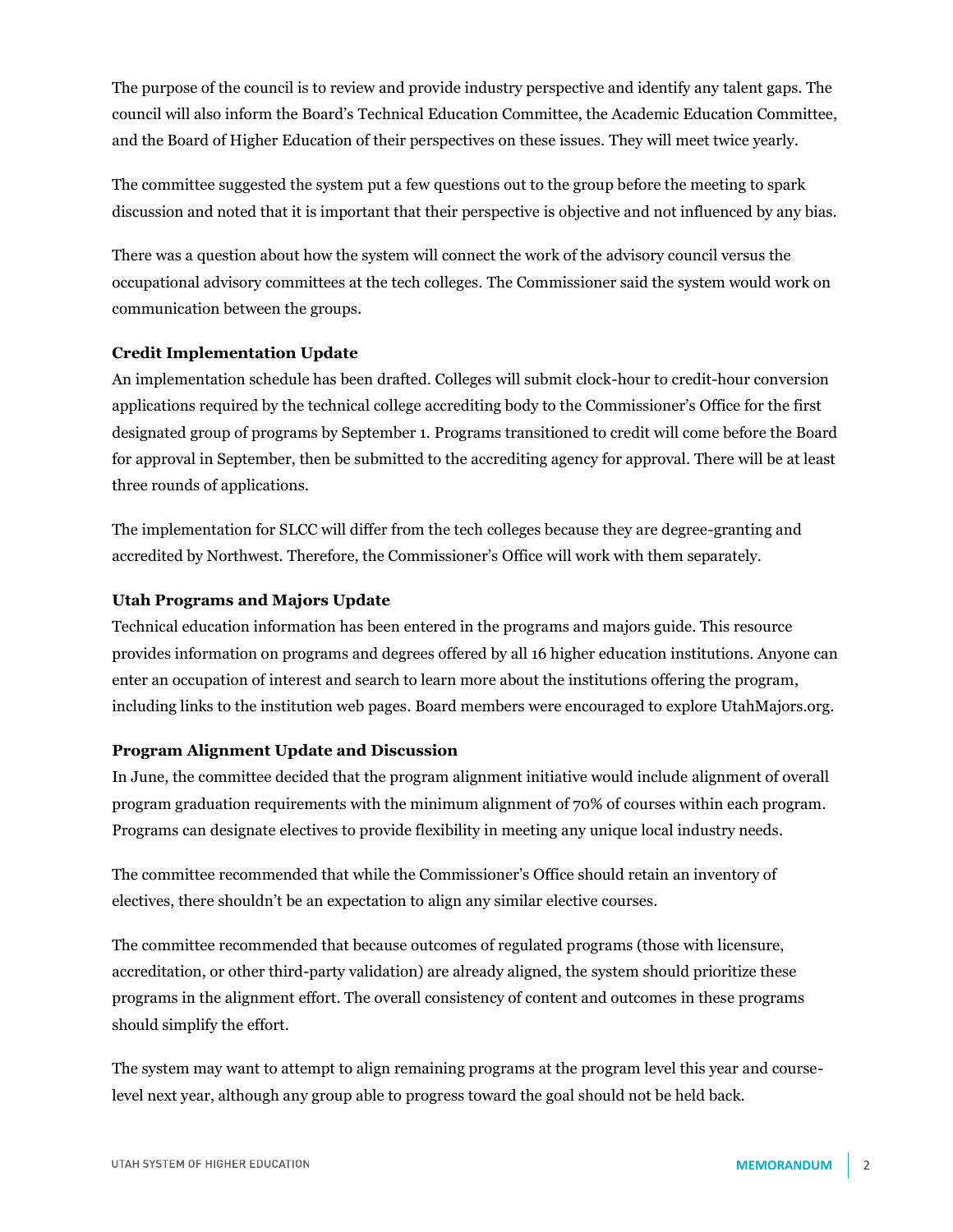There was engaging discussion on this topic. The committee suggested there needs to be a balance between flexibility and transferability. If there is too much flexibility in the alignment in each program, the programs aren't really aligned or consistent between institutions, which could impact transferability. The committee agreed the minimum of 70% alignment provides an appropriate balance.

#### **Overview of Technical College Secondary Articulation Agreements**

In 2020, technical colleges served over 32,000 secondary students, 31% of the total student population. Many secondary students who enroll in technical college programs have already completed some Career and Technical Education course work at their high school.

Honoring these agreements by awarding credit reduces duplication of coursework and saves the students time, money, and increases completion rates.

Last year, about 300 high school courses were represented in articulation agreements, allowing students to receive credit for 333 unique technical college courses.

The committee discussed challenges with accessibility and visibility to counselors, students, and parents; awarding credit equitably, consistently, and proactively; the desire to receive reports on the amount of transfer credit awarded, and for institutions to set goals to increase the award of transfer credit. There are several strategic initiatives in place to address these issues.

#### **Work with the Utah Hospital Association**

The Utah Hospital Association approached the system to discuss student diversity pipeline issues in their industry. Challenges were discussed between the Commissioner's Office and the hospital association including equity, diversity, and inclusion initiatives, hiring and keeping medical professionals, and capacity problems in education programs. A group convened in July to dig deeper and will continue to search for opportunities to address the challenges for both parties.

#### **Equity, Diversity, and Inclusion (EDI) Activity Summary**

A summary was given of EDI activity over the last year including important conversations and actions like embedding the equity framework into the strategic plan. There was discussion about opportunities to enhance equity efforts going forward.

The Commissioner's Office is in the process of hiring a new legal counsel who will do an anti-racist, equity-focused policy review. This will be tied to the strategic plan over the next few years.

The Commissioner's Office is also partnering with the University of Utah's New Leadership Academy curriculum to support efforts to build Board and system leadership capacity on equity, diversity, and inclusion.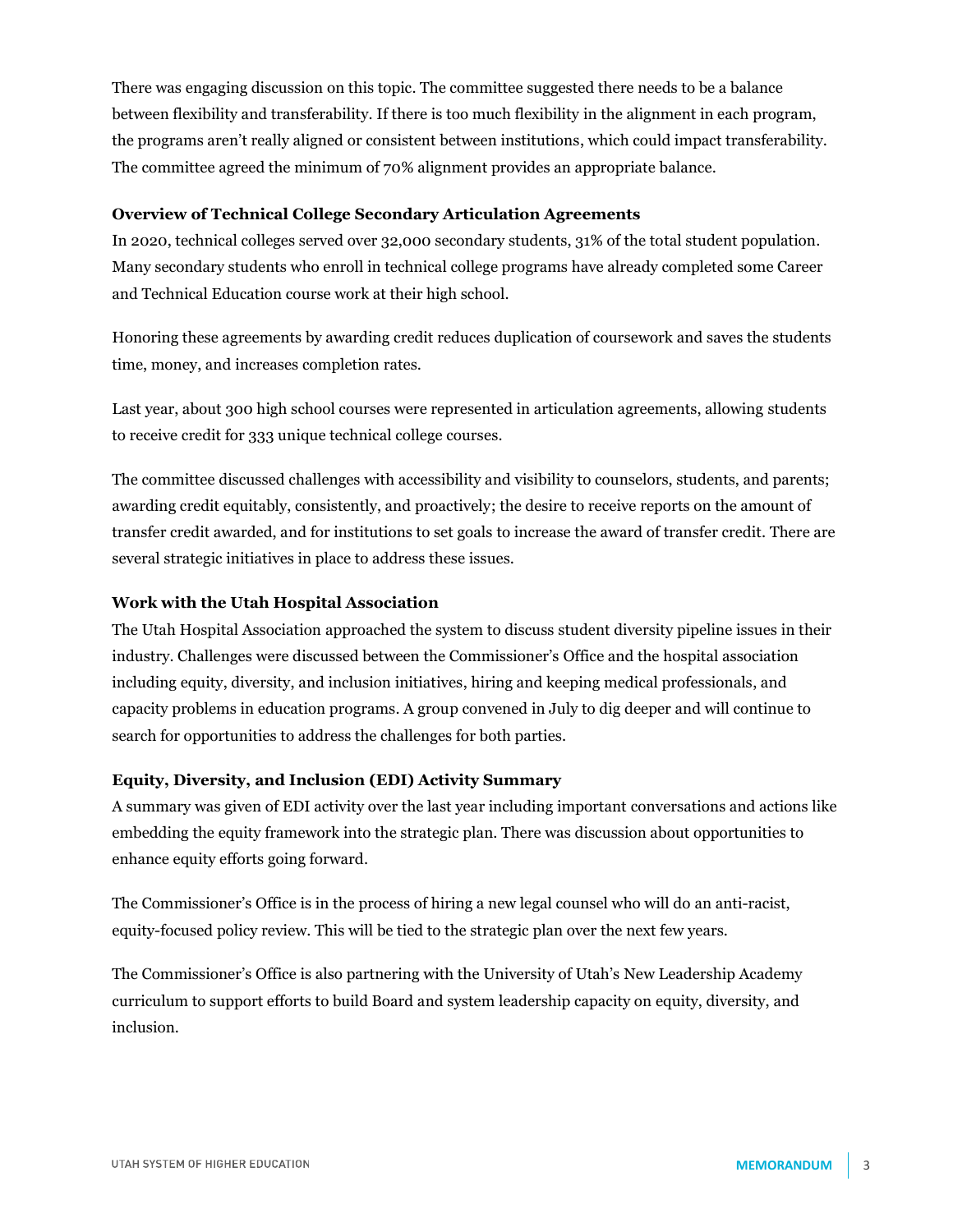

**MEMORANDUM**

**TAB A**

September 17, 2021

# **Student Affairs Committee Report**

The following is a summary report of the [Student Affairs Committee meeting on August 20, 2021.](https://ushe.edu/ushe-meeting-event/board-of-higher-education-meeting-committee-meetings/)

# 1**.** Mental Health Funding Request **(Strategy: Ensure systemwide institutional supports for student mental health and campus safety)**

The Commissioner's Office, in consultation with USHE institutions student affairs leaders, the Huntsman Mental Health Institute (HMHI) and The JED Foundation proposed a [two-part](https://ushe.edu/wp-content/uploads/pdf/agendas/20210820/08-20-2021_sa_tab_c.pdf)  [legislative funding request](https://ushe.edu/wp-content/uploads/pdf/agendas/20210820/08-20-2021_sa_tab_c.pdf) for the upcoming 2022 Legislative Session. Dr. Mark Rapaport, executive director of the newly-established Huntsman Mental Health Institute shared introductory comments about HMHI's revised statewide mission that includes an explicit focus on 18-24 year old students. The two-part proposal requests funding for peer mentoring/counseling at all USHE institutions and expansion of a pilot to establish after-hours mobile crisis response/prevention teams at UU, USU and SUU. The committee adopted the recommendation to advance the proposal to the full board with two qualifiers:

- 1) The services provide the needed coverage for technical schools.
- 2) The mobile health crisis team integrates existing private and campus services, include success measures that show how needs of underrepresented students are being met, and demonstrate collaboration with key stakeholder groups on campus (e.g. Centers for Student Wellness, Dream Centers, LGBT Resource Centers, EDI Councils).

# 2. Statewide Training for Campus Law Enforcement **(Strategy: Ensure systemwide institutional supports for student mental health and campus safety)**

The committe[e received a summary of](https://ushe.edu/wp-content/uploads/pdf/agendas/20210820/08-20-2021_sa_tab_d.pdf) feedback from volunteer reviewers of the anti-bias and deescalation training being considered by USHE institutions public safety leaders. The committee gave a qualified recommendation of the trainings, contingent on the development of additional in-person training. This recommendation will be further considered at upcoming Student Affairs Committee meetings before advancing to the full Board for consideration.

# 3. Campus Safety and Equity Commission **(Strategy: Ensure systemwide institutional supports for student mental health and campus safety)**

Tanner Marcum, student Board member, shared the scope of the commission; the commission is expected to report at every Student Affairs Committee. Board member Marcum continues to engage with commission members and will share a draft charter with the full Board in anticipation of Board policy formalizing the commission in the near future.

# 4. Utah Student Association Update **(Strategy: Ensure students are meaningfully informed on the value and ROI of higher ed)**

Board member Marcum reported the Utah Student Association has identified the following priorities for the 2021-22 academic year:

- 1) Free menstrual products
- 2) Adoption of **[Lauren's Promise](https://www.ksl.com/article/46767219/i-will-listen-and-believe-you-laurens-promise-pledge-reaching-students-throughout-the-us-and-beyond)**